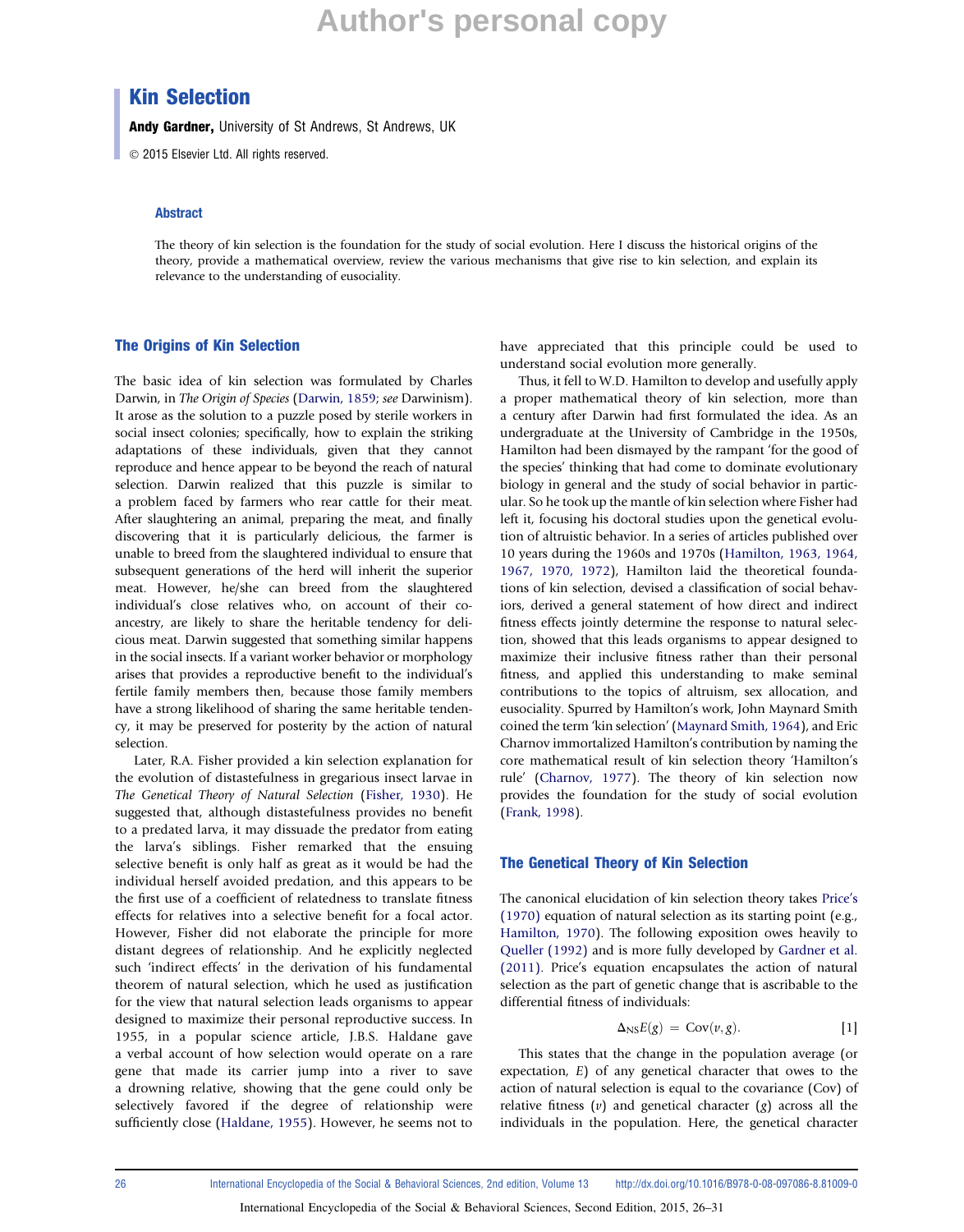may represent the frequency of a particular gene in the individual's genome (in which case  $E(g)$  is the population frequency of that gene), the heritable component of any phenotypic trait of interest (i.e., a genetic 'breeding' value), or any other weighted sum of genic values. That is, if individuals with a greater genetical character value tend to have higher fitness, then the covariance is positive  $(Cov(v, g) > 0)$  and natural selection acts to favor an increase in average character value  $(\Delta_{NS}E(g) > 0)$ . Whereas, if individuals with a greater genetical character value tend to have lower fitness, then the covariance is negative  $(Cov(v, g) < 0)$  and natural selection acts to favor a decrease in the average character value ( $\Delta_{\text{NS}}E(g) < 0$ ). If there is no tendency for individuals with a greater genetical character value to have higher or lower fitness, then the covariance is zero  $(Cov(v, g) = 0)$ , and natural selection favors neither an increase nor a decrease in the average character value  $(\Delta_{\text{NS}}E(g) = 0).$ 

Assuming that there is some heritable variance in the population (i.e.,  $Var(g) > 0$ ) then, without loss of generality, one can write  $Cov(v, g) = \beta(v, g)Var(g)$ , where  $\beta(v, g) \equiv Cov(v, g)$ / Var(g). This coefficient  $\beta(v, g)$  turns out to have a useful interpretation: if one were to make a plot of relative fitness  $(v)$ against genetic character  $(g)$  for all the individuals in the population, then  $\beta(v, g)$  is equal to the slope of the straight line  $E(v|g) = E(v) + \beta(v, g) (g-E(g))$  fitted through these  $(v, g)$  data by the method of least squares (Figure  $1(a)$ ). Since variances are non-negative, the condition for natural selection to favor an increase in average character value (Cov( $v$ ,  $g$ ) > 0) may be written as:

$$
\beta(v,g) > 0 \tag{2}
$$

Note that I have not assumed that there is a straight-line relationship between genes and fitness in the population. Indeed, there may be an arbitrarily complex relationship between genes and fitness, and the least-squares fit may fail to capture lots of this complexity (Figure  $1(a)$ ). However, it is only the least-squares fit that natural selection cares about. That is, natural selection favors an increase in the average character value if and only if the slope of the least-squares linear regression is positive, and this translates into an actual response to selection in proportion to the heritable variance that is present in the population.

This association between genetic value and fitness is statistical and need not reflect a direct causal relationship. For example, if we consider that the genetic character leads the individual to enact altruism toward her neighbor, then the direct impact of the character on her own fitness will be negative, but she may enjoy an indirect benefit owing to her neighbor also carrying the gene and directing altruistic behavior back toward her. The overall slope of relative fitness against genetic character can be partitioned into these separate direct and indirect effects using multiregression methods. That is, instead of fitting a straight line through two dimensional data, as was described earlier, the idea is to fit a plane  $E(v|g, g') = E(v) + \beta(v, g|g') (g-E(g)) + \beta(v, g'|g) (g'-E(g'))$ through the three-dimensional data set  $(v, g, g')$ , where g denotes the genetic character of the focal individual's neighbor (Figure 1(b)). This leads to the multiregression partition:

$$
\beta(v,g) = \beta(v,g|g') + \beta(v,g'|g) \beta(g',g).
$$
 [3]

Considering an altruistic trait, the impact of the individual's character value  $(g)$  upon her own fitness  $(v)$ , holding fixed the character value of her neighbor  $(g')$ , defines the cost of altruism for the actor, i.e.,  $\beta(v, g|g') \equiv -c$ . The impact of the neighbor's character value  $(g')$  upon the focal individual's own fitness  $(v)$ , holding fixed her own character value  $(g)$ , defines the benefit of altruism for the recipient, i.e.,  $\beta(v, g'|g) \equiv b$ . Finally, the association between the genetic character values of the focal individual  $(g)$  and her neighbor  $(g')$  defines the kin selection coefficient of relatedness, i.e.,  $\beta(g', g) \equiv r$ . Hence, from eqn [3], the condition for natural selection to favor an increase in altruism – or, indeed, any genetic character of interest – is:

$$
-c + br > 0, \qquad [4]
$$

which is Hamilton's rule of kin selection. This formally separates the direct fitness effect of a character  $(-c)$  from the indirect



**Figure 1** The genetical theory of kin selection. (a) Natural selection favors any heritable trait that is positively associated with fitness ( $\beta(v, g) > 0$ ). (b) This association can be broken down into the direct impact of the trait on its bearer's fitness ( $\beta(v, g|g')$ ) and the indirect impact of the trait on its bearer's fitness ( $\beta(v, g|g')$ ) and the indirect impact of the tra bearer's fitness  $(\beta(v, g'|g) \times \beta(g', g))$ .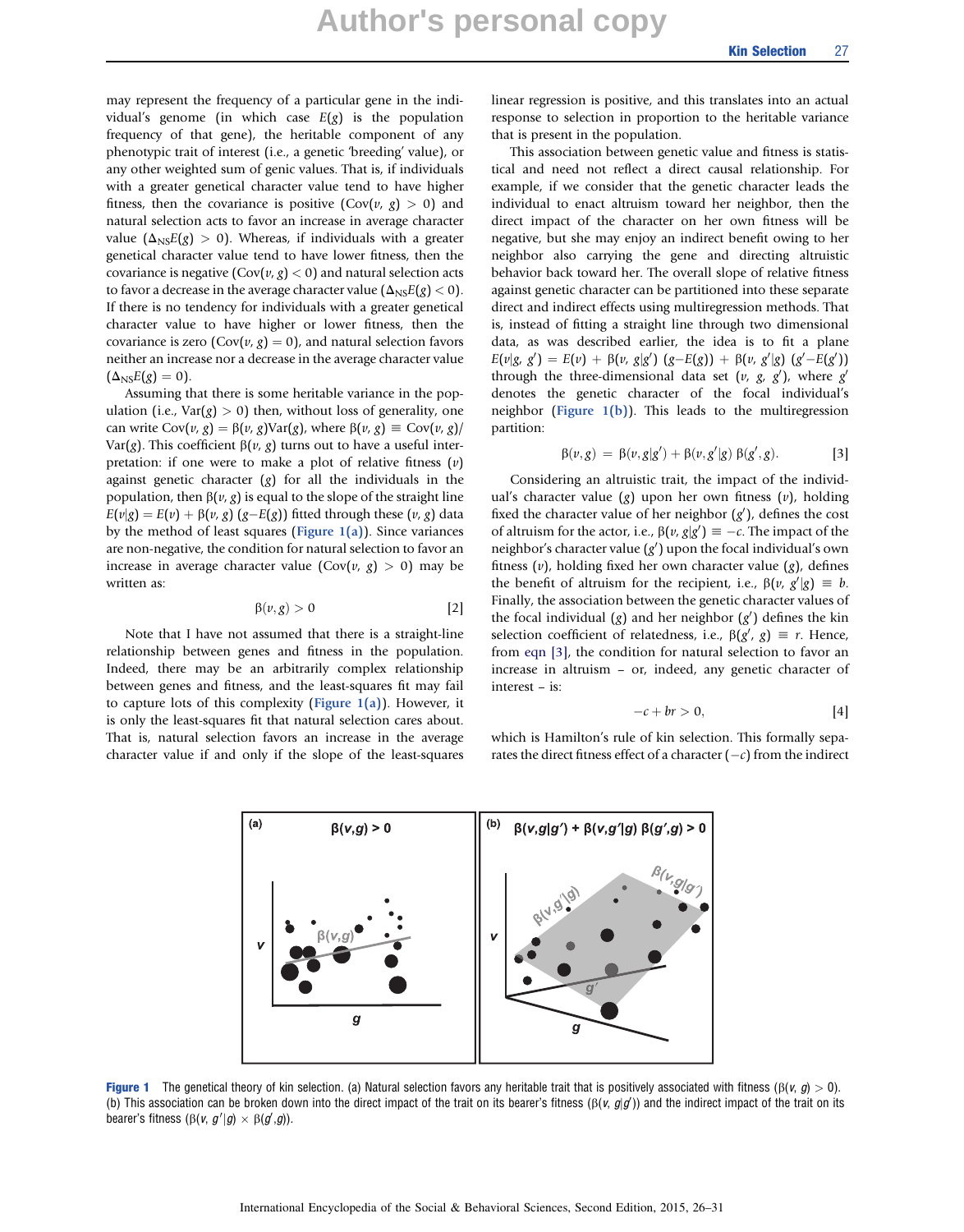fitness effect of that character  $(rb)$ . The part of natural selection corresponding to direct fitness effects may be termed 'direct selection,' and the part that corresponds to indirect fitness effects may be termed 'indirect selection' or 'kin selection.' That is, kin selection is a part of natural selection, driven by differences in individual fitness, rather than an additional evolutionary process.

In the above derivation, I have assumed that the focal individual has only a single social partner. However, the same methods are readily extended to consider multiple social partners, acting in a variety of roles. This yields a Hamilton's rule of the form  $-c + \sum_{i \in I} b_i r_i$ , where  $b_i$  and  $r_i$  are the benefit and relatedness, respectively, corresponding to the individual's ith social partner (Grafen, 2006). I have also assumed that the focal individual and her social partner are interchangeable. That is, they are exactly equivalent in all ways except for their genetic character values. More generally, social partners may belong to different classes, such as male and female or young and old or queen and worker. However, kin selection methods are also readily applied to such class structured populations (Taylor, 1990). Note that I have made no assumption that genes for altruism are additive in their action. There may be any degree of dominance within loci, epistasis between loci, synergy between individuals and frequency dependence at the population level and Hamilton's rule still holds. Recurring claims that Hamilton's rule breaks down in these scenarios are based upon a confusion between the additivity of a linear regression model versus the additivity of an evolutionary genetics model (reviewed by Gardner et al., 2011).

Here, I have focused on altruism, but Hamilton's rule applies when any heritable trait is favored by natural selection. Social behaviors are classified according to their impact on the fitness of the actor and the recipient (Table 1): altruistic behaviors decrease the fitness of the actor  $(c > 0)$  and increase the fitness of the recipient  $(b > 0)$ ; selfish behaviors increase the fitness of the actor  $(c < 0)$  and decrease the fitness of the recipient ( $b < 0$ ); mutually beneficial behaviors increase the fitness of both the actor  $(c < 0)$  and the recipient  $(b > 0)$ ; and spiteful behaviors decrease the fitness of both the actor  $(c > 0)$ and the recipient  $(b < 0)$ . In each case, the condition for natural selection to favor the social behavior is  $-c + br > 0$ . Note that spiteful behavior ( $b < 0$  and  $c > 0$ ) is only favored if there is negative relatedness between actor and recipient ( $r < 0$ , such that  $-c + br > 0$ ). Negative relatedness sounds unusual, but simply means that the actor and recipient are less related than

Table 1 Classification of social behaviors

|                   | Impact upon recipient      |                      |
|-------------------|----------------------------|----------------------|
| Impact upon actor | Mutual benefit<br>Altruism | Selfishness<br>Spite |

Behaviors that increase the fitness of both actor and recipient  $(+/+)$  are termed mutually beneficial: behaviors that increase the fitness of the actor and decrease the fitness of the recipient  $(+/-)$  are termed *selfish*; behaviors that decrease the fitness<br>of the actor and increase the fitness of the recipient  $(-/+)$  are termed *altruistic*: and of the actor and increase the fitness of the recipient  $(-/+)$  are termed *altruistic*; and hehaviors that decrease the fitness of both actor and recipient  $(-/-)$  are termed behaviors that decrease the fitness of both actor and recipient  $(-/-)$  are termed spiteful. See West et al. (2007) for more discussion.

average (Hamilton, 1970). Nonsocial behaviors are those that do not have fitness consequences for individuals other than the actor  $(b = 0)$ , and hence are favored if they improve the fitness of the actor  $(c < 0)$  and are disfavored if they reduce the fitness of the actor  $(c > 0)$ .

The above derivation of Hamilton's rule has taken the 'personal fitness' or 'neighbor-modulated fitness' approach to kin selection (Figure 2). This considers the impact of an individual's own genetic character (g) and that of her social partner  $(g')$  upon her own fitness (v). An alternative - but exactly equivalent – approach is the 'inclusive fitness' approach, which considers the impact of an individual's own genetic character  $(g)$  upon her own fitness  $(v)$  and the fitness of her social partner ( $v'$ ; Figure 2). The only difference between<br>these two approaches is that the benefit term conceptualized these two approaches is that the benefit term, conceptualized as  $b = \beta(v, g'|g)$  under the personal fitness view, is reconceptualized as  $b = \beta(v', g|g')$  under the inclusive fitness view. Thus, the response to selection may be written as  $\beta(\nu,$  $g|g'\rangle + \beta(v', g|g')r = \beta(v + v'r, g|g')$ . This describes the partial effect of the individual's own genetic character  $(g)$  upon the relatedness-weighted sum of the individual's relatives' fitnesses  $(v + v'r)$ , i.e., the impact that the individual has upon her own inclusive fitness.



Figure 2 Personal and inclusive fitness. Personal (or neighbormodulated) fitness describes a focal individual's lifetime reproductive success (unshaded offspring), some of which may be attributed to the action of the individual's own genes (unshaded hands), and some of which may be attributed to the action of the genes carried by the individual's social partners (shaded hands). A necessary and sufficient condition for genes to be favored by natural selection is that they are positively associated with personal fitness. However, individuals do not behave as if they are trying to maximize their personal fitness, because they do not have complete control over this quantity. Inclusive fitness describes the impact that a focal individual's genes (unshaded hands) have on her own fitness (unshaded offspring) and the fitness of her genetic relatives (shaded offspring), each increment or decrement being weighted by the coefficient of relatedness between the individual and her recipient. A necessary and sufficient condition for genes to be favored by natural selection is that they are positively associated with inclusive fitness. Moreover, individuals do behave as if they are trying to maximize their inclusive fitness, because they have complete control over this quantity.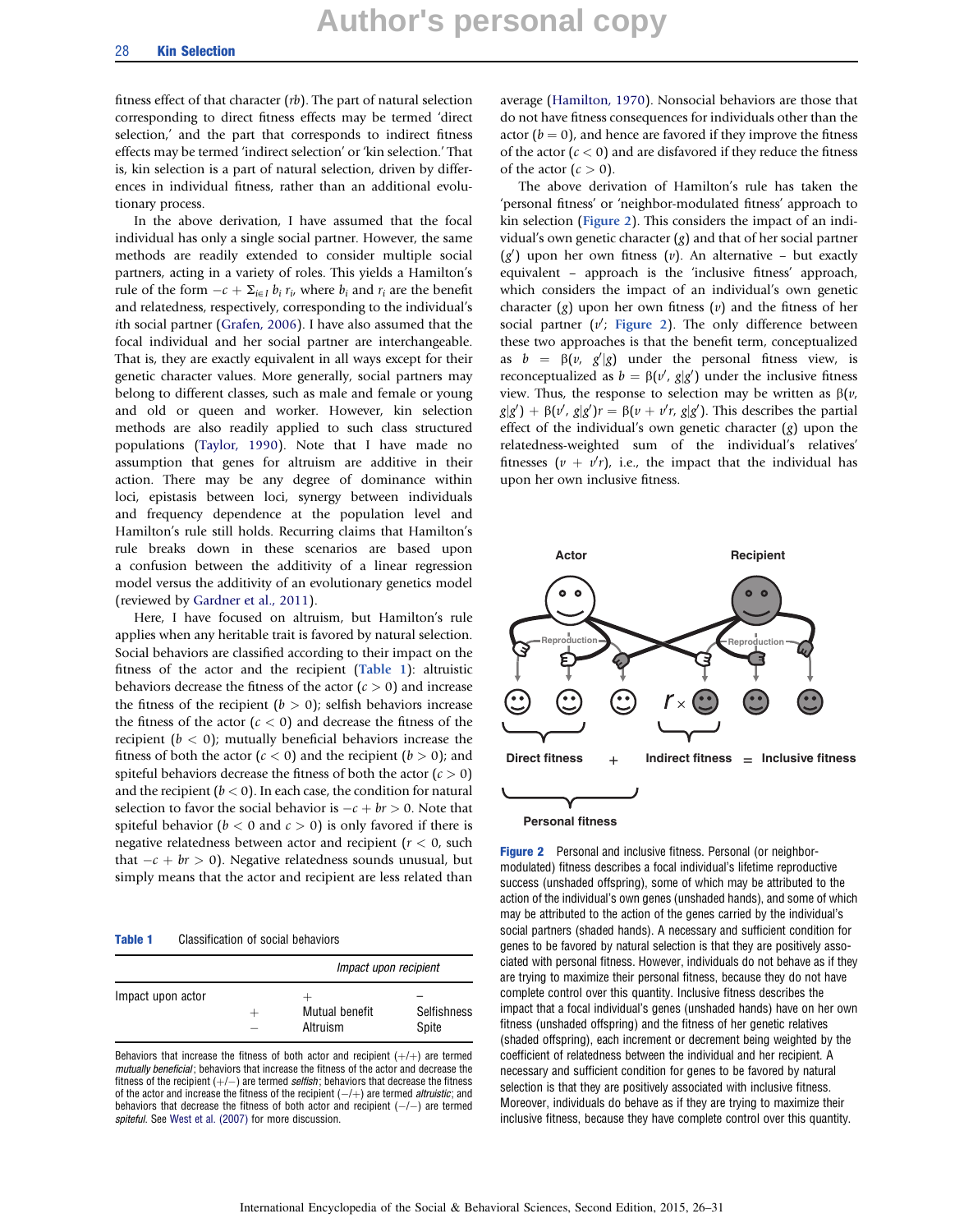#### Inclusive Fitness

The dynamics of natural selection – operating via direct and indirect (kin selected) effects – can be understood either in terms of personal fitness or in terms of inclusive fitness. These two approaches are exactly equivalent and yield the same predictions. However, the adaptive design that emerges from the action of natural selection can only be understood in terms of inclusive fitness. The organism is not generally adapted to maximize her personal fitness, because – in the context of social interactions – she does not have full control over this quantity. However, she is adapted to maximize her inclusive fitness, which is under her sole control, the effects of her social partners having been explicitly stripped away. Consequently, inclusive fitness is a crucial concept in the study of Darwinian adaptation (see Adaptation, Fitness, and Evolution). The formal connection between the dynamics of natural selection and the optimization of inclusive fitness has been shown by Grafen (2006).

This point is best explained with an illustration. Consider a gene that makes an insect worker lay fewer eggs and work harder to improve the reproductive success of her queen. From a personal fitness approach we would say that sometimes the gene will be present in a worker, in which case it will be associated with reduced fitness, because it makes her lay fewer eggs; but sometimes the gene will be present in a queen, in which case it will be associated with increased fitness, because the workers in the queen's colony will also tend to carry the gene, which makes them work harder. Consequently, the gene for worker altruism will be favored if the former direct effect is outweighed by the latter indirect effect. However, we cannot regard the insect worker as striving to maximize her personal fitness, as this would never allow for worker altruism to evolve. Instead, we can take an inclusive fitness approach and say that altruism enacted by the worker reduces her direct fitness, by making her lay fewer eggs; but it also improves her indirect fitness as a consequence of increasing the reproductive success of the queen; and, consequently, worker altruism is favored if the former direct effect is outweighed by the latter indirect effect. Crucially, the worker can be regarded as striving to maximize her inclusive fitness, as it is under her complete control.

Often, the personal fitness approach is the easier option when the aim is simply to capture the dynamics of natural selection in a mathematical model. However, by emphasizing an actor and the causal impact that her social behavior has upon the reproductive success of her social partners, the inclusive fitness approach is more useful for empirical research in behavioral ecology. Moreover, because humans are naturally better at reasoning about agents and strategies than about the dynamics of gene frequencies, the inclusive fitness approach – which yields a simple maximizing agent interpretation – provides a powerful way of thinking about social evolution. The notion of an agent with an agenda is implicit within the intentional language employed by evolutionary biologists: selfishness, altruism, conflicts of interest, etc. For these reasons, the inclusive fitness approach to kin selection has dominated the empirical study of social evolution.

#### Mechanisms of Kin Selection

Kin selection occurs whenever there is a genetic association between the actor and the recipients of her social behavior. Hamilton (1964) suggested three basic mechanisms for ensuring such a genetic association: population viscosity; kin recognition; and the greenbeard effect (Figure 3).

First, population viscosity occurs when individuals do not disperse far from their place of origin, so that neighboring individuals tend to be closely related, and hence even indiscriminate social behavior can lead to kin selection (Figure  $3(a)$ ). Because this requires no special cognition or recognition mechanism, population viscosity has been suggested to provide a very general explanation for cooperative behavior. However, a problem with this idea is that viscosity may also be associated with intense local competition for resources, which can inhibit the evolution of cooperative behavior. In fact, in the simplest models of viscous populations the relatedness-enhancing and competition-enhancing effects of reduced dispersal exactly cancel so that there is no overall impact of the rate of dispersal on the evolution of cooperation (Taylor, 1992). This surprising result has generated a great deal of theoretical interest in exploring factors that act to decouple the relatedness and competition consequences of dispersal, so that cooperation can evolve in viscous populations.

One such factor is budding dispersal. If individuals disperse in groups, alongside social partners, then they may maintain high relatedness with their neighbors while also enjoying the competition-relaxation benefits of dispersal. This idea has been tested empirically, using experimental evolution of



Figure 3 Mechanisms of kin selection. (a) Population viscosity: if individuals do not move far during their lifetime, then they will tend to be surrounded by kin (shaded), and hence even indiscriminate social behavior will give rise to kin selection. (b) Kin recognition: if individuals use cues that carry information about kinship to mediate their social behavior, such as remembering with whom they shared a nest (shaded) and acting altruistically toward those individuals, then this will give rise to kin selection. (c) Greenbeard effect: if the gene controlling social behavior is associated with a phenotypic marker, such as a beard, then carriers of the gene can identify which of their social partners also carry copies, independently of whether or not these social partners are kin (shaded).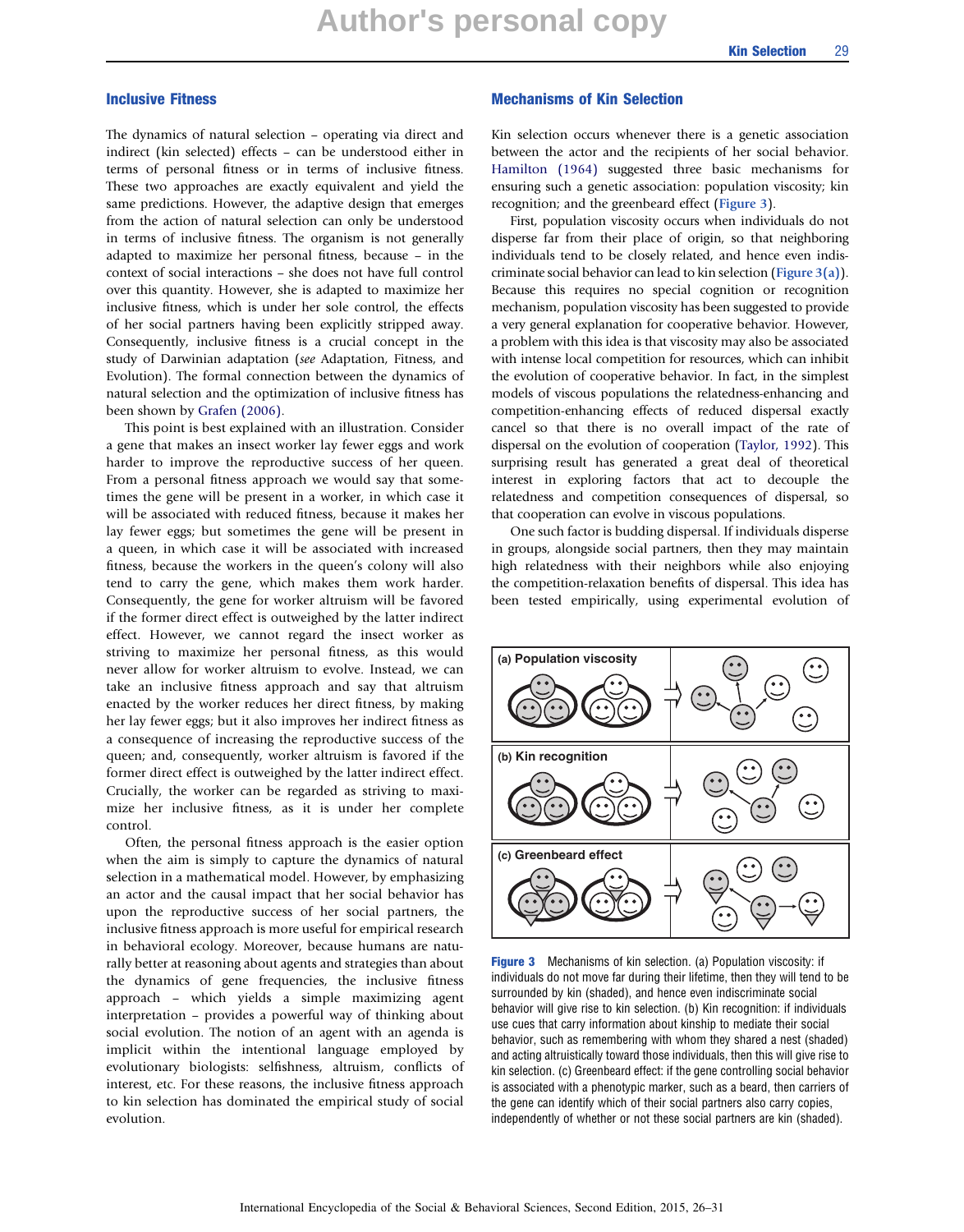Pseudomonas aeruginosa bacteria. In iron-limited medium, bacterial cells may release iron-scavenging molecules called siderophores that bind iron and facilitate its uptake by cells. However, the cell that takes up the bound iron need not be the cell that manufactured and released the siderophore, so siderophore production is a form of publicgoods cooperation and cheating cells that do not produce siderophores may free-ride on the cooperation of the other cells in the medium. Kummerli et al. (2009) varied the pattern and rate of dispersal of cells between flasks of medium and showed that, while cooperation was disfavored under both high and low individual dispersal, it was favored under budding dispersal.

Second, kin selection may also occur when individuals use environmental or genetic cues to recognize which of their social partners are their genealogical kin and adjust their social behavior according to this information (Figure 3(b)). Environmental kin recognition occurs when an individual makes use of an environmental cue that is associated with her having greater kinship to her social partners. For example, the rule 'behave altruistically toward individuals who are in my nest, and behave aggressively toward individuals who are not in my nest' uses the position of the recipient relative to the individual's own nest as a proxy for degree of kinship. In contrast, genetic kin recognition occurs when an individual makes use of a genetic cue. For example, if blue eyes were relatively rare in the population, then it is likely that two neighbors who shared blue eyes would do so because they were genealogically close kin, rather than simply by chance. Consequently, individuals may be favored to behave altruistically toward those neighbors whom they most closely resemble.

However, genetic kin recognition appears to be inherently unstable. This is because, while only relatively rare genetic markers provide a good indicator of genealogical closeness, common genetic markers may enjoy a selective advantage owing to their carriers being more often identified as kin and receiving benefits of altruism. Hence, the polymorphism at marker loci that is required for genetic kin recognition to work may be eroded by natural selection, until every individual carries the same alleles, which no longer give any information about genealogical kinship (Crozier, 1986). This may explain why genetic kin recognition is relatively rare in the natural world. One possibility for maintaining genetic kin recognition is if the genetic marker loci mediate host–parasite interaction, as this is a potent source of balancing selection that can help to maintain rare alleles. This may explain why genetic kin recognition, when it does occur, appears to be based on immune-system genes such as the multihistocompatibility complex in humans (Wedekind et al., 1995) and extraembryonic-membrane genes in parasitoid wasps (Giron and Strand, 2004).

Third, the greenbeard effect is similar to genetic kin recognition, but occurs when the same gene (or two closely linked genes) encodes both the marker and the social behavior (Figure  $3(c)$ ). The idea here is that two individuals who share a genetic marker in common may also share genes for social behavior that are linked to that marker, irrespective of whether they are genealogically close kin. The greenbeard mechanism was devised by Hamilton (1964) as a thought experiment to illustrate that genetic similarity, and not genealogical kinship per se, is the key to kin selection. The name was coined by

Dawkins (1976), who gave a hypothetical example of a gene that causes its carrier to grow a green beard and to act altruistically toward other individuals with green beards. However, empirical examples have been found in the natural world. For example, bacteriocins are toxins produced by bacteria, often at great cost to the producer cell, that poison neighboring cells. The bacteriocin gene is tightly linked to a gene for immunity to that bacteriocin (they are often carried together on a plasmid), and so other carriers of the bacteriocin gene survive the killing and benefit from reduced competition for resources (Gardner and West, 2010). Greenbeards are susceptible to invasion by 'falsebeards,' that enjoy the benefits of bearing a beard but without paying the costs of the social behavior (Gardner and West, 2010). For example, a bacterium that enjoys immunity to bacteriocins without committing itself to the costs of bacteriocin production. Such falsebeards are readily created by sex and recombination between beard and behavior loci, and this may explain why most empirical examples of greenbeards are found in the asexual world of microbes.

#### Kin Selection and Eusociality

Obligate eusociality is a permanent division of reproductive labor, whereby both reproductive and helper castes are required for totipotency. This system of biological organization is known only in the social hymenoptera (ants, wasps, and bees) and the social cockroaches (termites). The problem of eusociality is to explain why individuals of the helper caste have evolved to give up any chance of future reproductive success in order to serve the needs of their reproductive colony mates. This is the most striking example of altruistic behavior in the natural world and has consequently received much attention from kin selection researchers.

Historically, most attention has been given to the 'haplodiploidy hypothesis' for eusociality. Most of the origins of obligate eusociality have occurred in the social Hymenoptera, a group that is noted for its haplodiploid mode of inheritance. These organisms produce diploid daughters sexually, with one genome being contributed from the mother and one from the father. But they produce haploid sons asexually, from unfertilized eggs. Hamilton (1964, 1972) famously suggested that the apparent predisposition for haplodiploid organisms to eusociality owes to the inflated relatedness between full sisters that emerges under this mode of inheritance. Under both diploidy and haplodiploidy, the relatedness of a female to her daughter is one half ( $r = 1/2$ ), but whereas the relatedness between sisters under diploidy is also one half  $(r = 1/2)$  the relatedness between sisters under haplodiploidy is three quarters  $(r = 3/4)$ . Hence, while females in diploid populations are ambivalent over whether to rear a sister or a daughter, females in haplodiploid populations prefer to rear sisters over daughters, and this potentially paves the way for the evolution of eusociality.

However, this argument does not really work. Hamilton (1964, 1972) was aware that the relatedness between sister and brother is correspondingly lower under haplodiploidy, and Trivers and Hare (1976) pointed out that this actually cancels any benefit of rearing siblings (sisters and brothers)